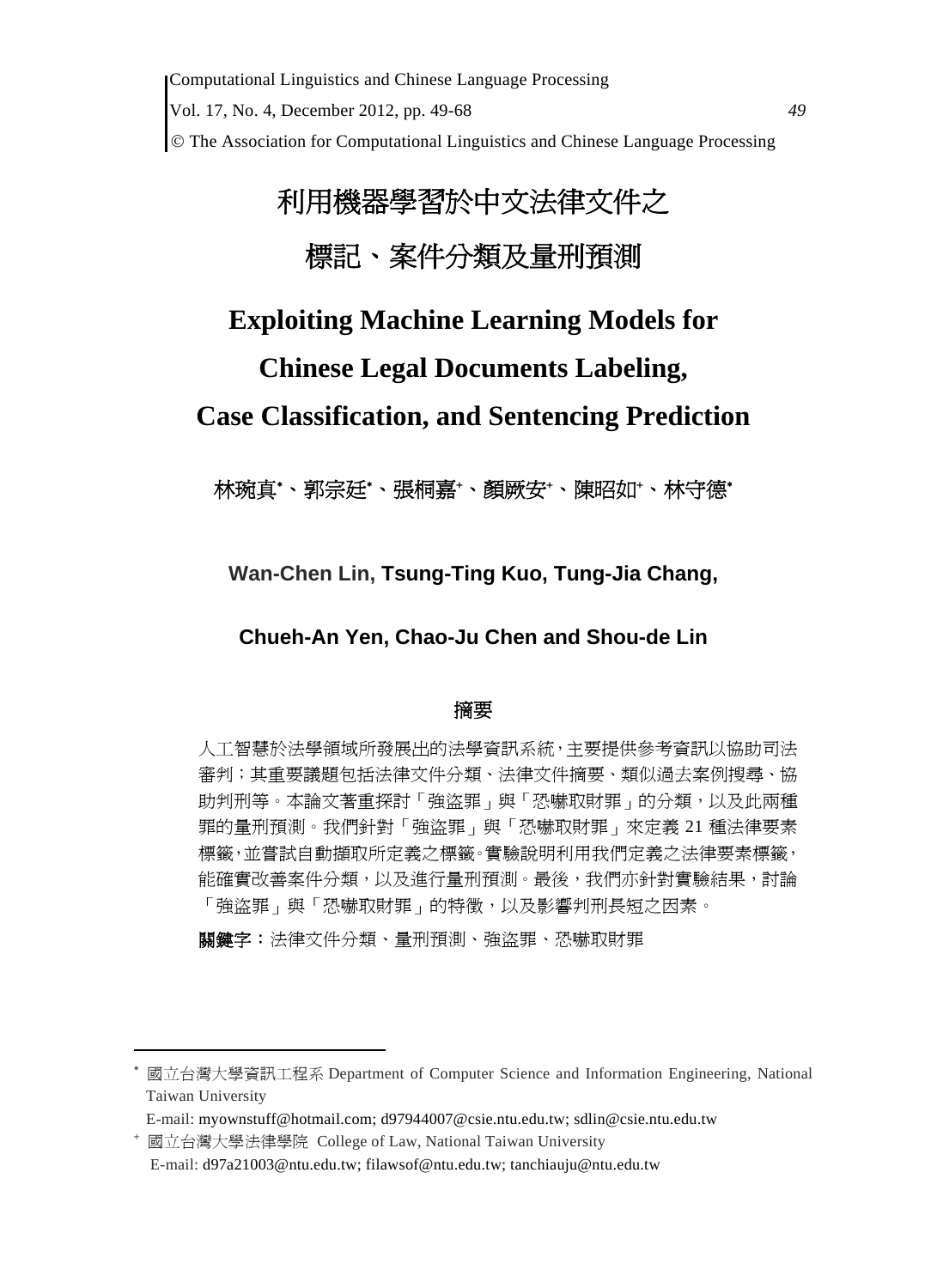#### **Abstract**

This paper exploits machine learning methods to separate robbery and intimidation cases, and predicting their sentencing by considering defined legal factors. We introduce a framework to fetch 21 legal factor labels of robbery and intimidation cases, then use the labels for case classification and sentencing prediction. Our experiments show that the legal factor labels can indeed improve the results of case classification and sentencing prediction. We then discuss the influence of these legal factors in both case classification and sentencing prediction tasks.

**Keywords:** Case Classification, Sentencing Prediction, Robbery, Intimidation

#### **1.** 緒論

在審判法律案件的法律體系大致可分為成文法(civil law)與判例法(common law)。判例法 的特色在於遵循先例,法院在判決案件時依循相關判例來對目前審理的案件做判斷;成 文法的特點在於有完整法典,法院依據成文法規作出判決,而判例做為參考不會拘束日 後的判決。

台灣的法律體系屬於成文法,其中刑法明訂哪些不法行為屬犯罪行為,以及對於這 些犯罪行為應如何科處刑罰;但在法官判決,先前之判例仍具有一定的參考價值。然而, 儘管法律條文已明確列出各種犯罪行為,在於實際判斷上仍具有模糊地帶。例如刑法中 「強盜罪」與「恐嚇取財罪」具有類似不法構成要素:刑法第 328 條第 1 項定義普通強 盜罪:「意圖為自己或第三人不法之所有,以強暴、脅迫、藥劑、催眠術或他法,至使 不能抗拒,而取他人之物或使其交付者,為強盜罪,處五年以上有期徒刑」;刑法第 346 條第1項定義恐嚇取財罪:「意圖為自己或第三人不法之所有,以恐嚇使人將本人或第 三人之物交付者,處六月以上五年以下有期徒刑,得併科一千元以下罰金」。兩者之差 異主要在於強盜罪的行為人犯罪行為脅迫程度,足以使得被害人不能抗拒。然而此差異 在實際案例上,卻容易造成判斷混淆,例如「行為人持槍進入超商叫被害人把錢拿出來」 以及「行為人持美工刀進入超商叫被害人把錢拿出來」,前者判屬強盜罪而後者則屬恐 嚇取財罪。另一方面,兩罪的刑期相差甚大(前者是五年以上,後者是五年以下),對 於嫌疑人而言影響亦甚鉅。因此,一個能支援及協助法官判別「易有模糊地帶之相關罪 行 , ,乃至進一步提供建議刑期的系統, 便極為重要。

但是,要建置這樣的系統,會面臨數個挑戰。首先,此系統需能自動標記法律要素 標籤,而不需額外之人工參與。其次,此系統需以法律要素標籤自動進行案件分類及量 刑預測。最後,系統所做出的建議及預測結果,亦需經由仔細的檢查和討論,以確保其 可信度。

爲了解決上述的問題,本研究針對「強盜罪」與「恐嚇取財罪」定義法律要素,並 期望達成自動標記法律要素,接著利用法律要素資訊來分類「強盜罪」與「恐嚇取財罪」 以及預測此兩種罪的判處刑期,最後討論「強盜罪」與「恐嚇取財罪」的分類特徵以及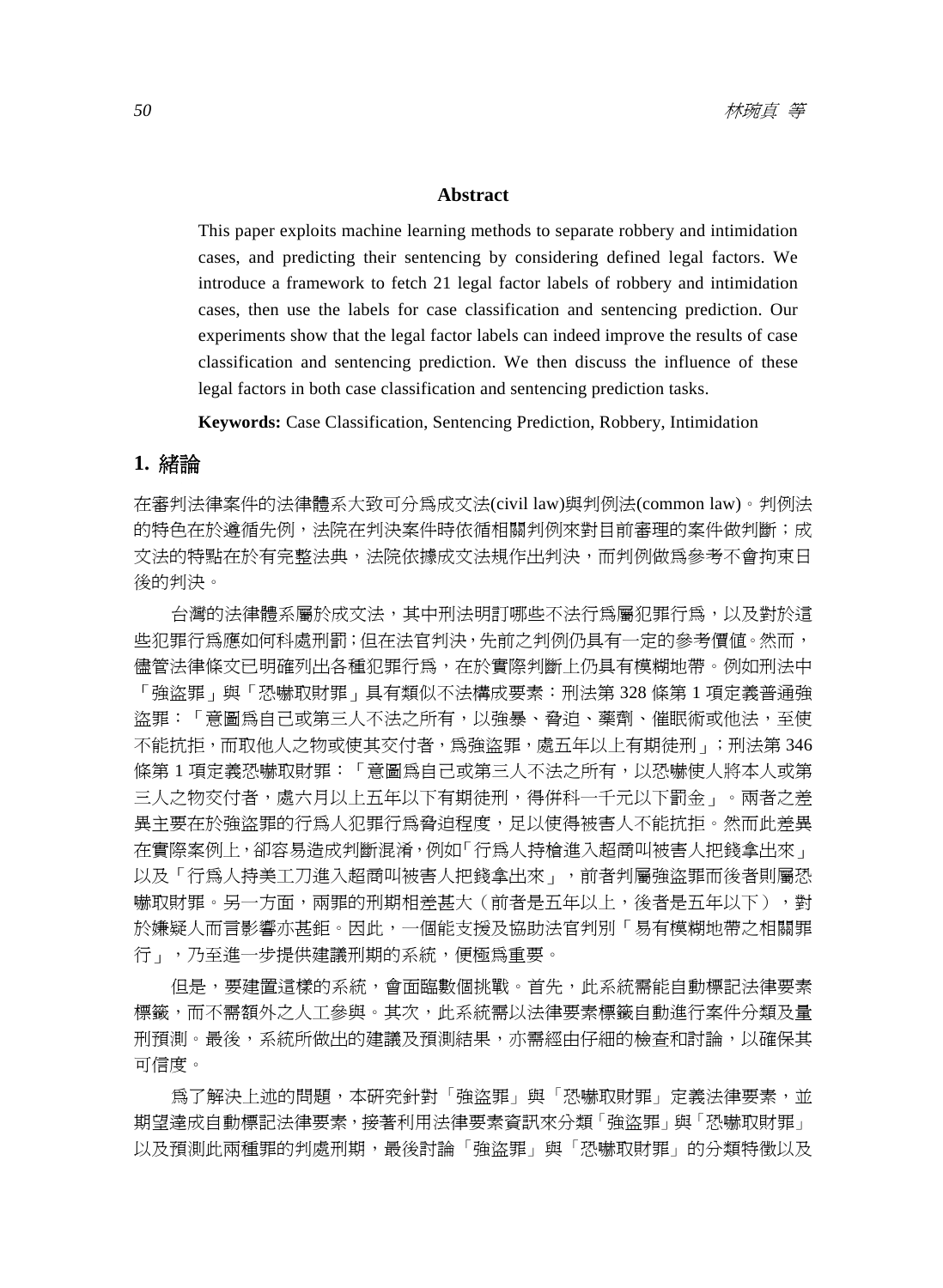影響判刑的因素。

本文之內容安排如下。在第二節,我們將探討及比較相關文獻。在第三節,我們將 介紹自動標記方法及實驗結果。在第四節及第五節,我們以人工標記分別說明案件分類 及量刑預測之方法和結果。在第六節,我們會結合自動標記來進行案件分類及量刑預測。 最後在第七節,我們將提出結論及未來之可能方向。

#### **2.** 相關研究

人工智慧結合法律領域的法資訊學在國外已研究多年,目的在於增進司法審判的效率以 及協助撰寫法律文件,主要研究包括法律文件分類、法律文件總結、相關案件檢索、協 助判決等。

在於法律文件分類研究上,Ashley (Bru¨ninghaus, 2009)等人提出 SMILE 系統處理營 業秘密法案件。依據事先定義之要素,以人工標記方式建立案例資料庫,並使用決策樹 演算法來分類案件。Lame (Lame, 2001)等人針對法國法律文件是先建立常用字表,以 Term frequency-inverse document frequency (TF-IDF)為權重並使用 Support vector machine (SVM)進行法律文件分類。在處理中文法律文件分類研究中,Liu (LIU, 2004)等人建立一 個類 Case based reasoning (CBR)系統來分類 12 種罪,此系統依據事先定義的各種犯罪規 則建立案例資料庫,並使用 k-nearest neighbor algorithm (kNN)選出與處理案件最相似之 案例以達分類目的。在我們的研究中,除利用詞彙的 TF-IDF 資訊外,尙針對要分類的 犯罪設計法律要素標籤以提供犯罪資訊,希望能利用 TF-IDF 以外的資訊幫助分類案件 以及預測量刑。

在量刑預測研究上,Schild (SCHILD, 1998)提出一個 CBR 系統來預測強盜案件以及 強制性交案件的量刑,系統詢問使用者事先定義之相關問題,根據使用者的回答利用決 策樹演算法找到類似案例,最後依據過往案例來預測量刑。在處理中文法律案件量刑方 面,司法院於 2011 年提出量刑資訊系統(Kuo *et al*., 2006),針對妨害性自主罪設計量刑 因子,對於量刑因子資訊進行統計分析,提供妨害性自主罪整體量刑分布、分析量刑加 重或酌減之原因。

而我們研究中則是提出的法律要素標籤資訊,並且希望以自動標記來取代人工標記。 在於連續標記方面 Wei Jiang 等人(Jiang, 2006)比較 HMM、MEMM、CRF 以及 SVM 在 於連續標記詞性上的效果,實驗結果顯示 CRF 在於連續標記任務上較其他模型有良好表 現。另外本研究也參考 Zhang Chengmin 等人(Zhang, 2008)探討 CRF 在於標記任務上使 用的特徵。

#### **3.** 自動標記法律要素標籤

每種犯罪行為有各自的構成要素包括行為主體、行為客體、行為、行為時之特別情狀等 等,不法行為必須符合特定的「構成要件要素」,並且成立「違法性」與「有責性」才 屬犯罪行為,而本研究中單純就「構成要件要素」來對法律案件做分類及量刑預測。我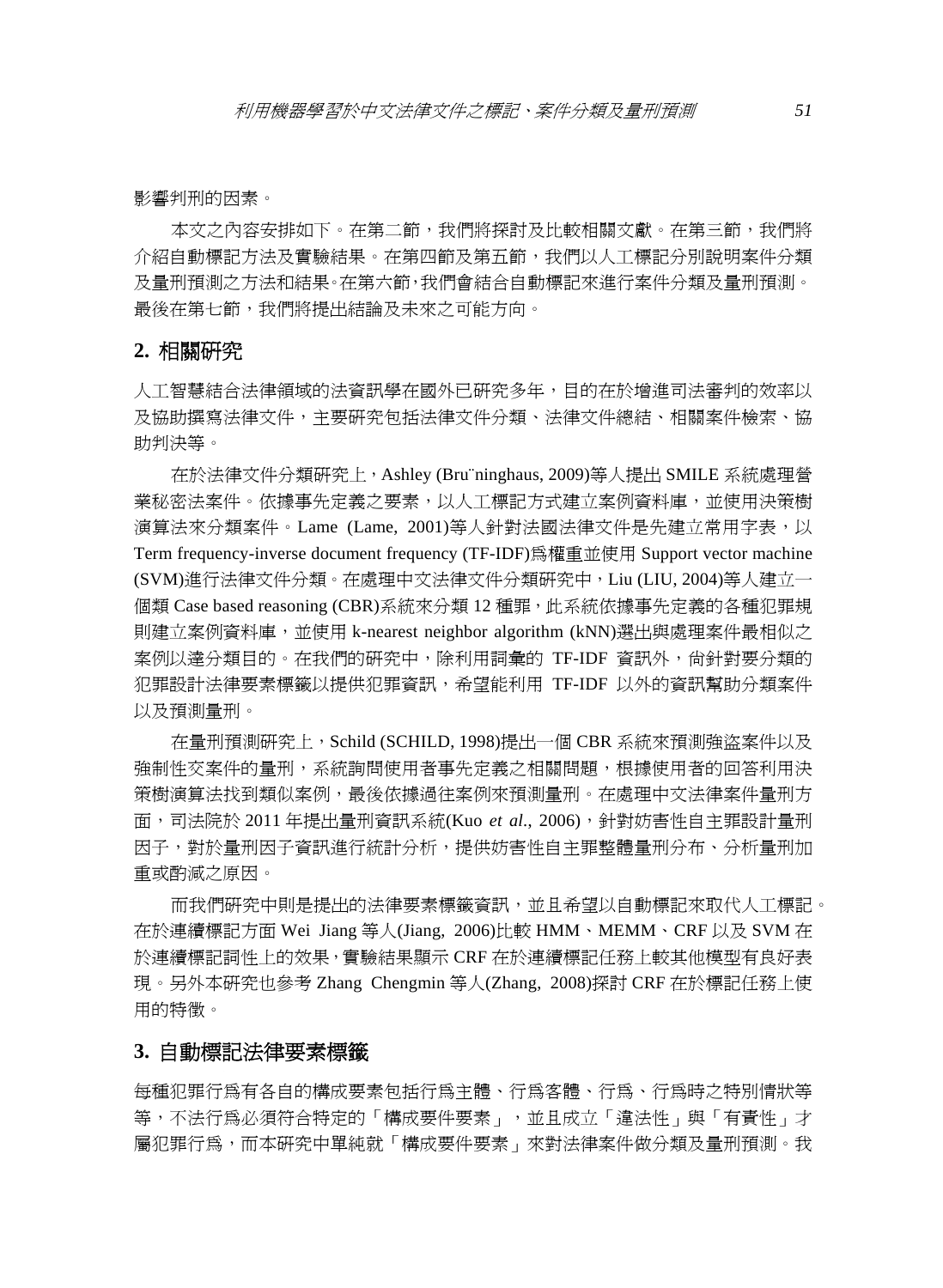們針對「強盜罪」與「恐嚇取財罪」定義 21 種法律要素標籤,期望能表達法律案件中的 犯罪構成要素。標籤依性質分為兩大類:

- y Global labels:法官認定事實、量刑、檢察官起訴內容、被告辯護、證人證詞,共 5 種。
- y Local labels:行為人、犯罪行為、被害人、被害人反應、財物轉移態樣、行為人主觀 要素、犯案時間、犯案工具、犯案地點、行為人特徵、被害人特徵、犯後態度、行 為人動機、行為人與被害人關係、財物類型、共犯,共 16種。

我們由植根法律網(植根法律網)收集 2006年到 2010年總共 21個地方法院的刑事判決書, 去除裁定、簡易判決、上訴駁回、不起訴、無罪等案件後,總計強盜與恐嚇取財案件共 2113 件。考量到人工標記所需之時間及人力成本,我們隨機選取了 140 件進行人工標記, 案件分布如表 1,並使用中研院斷詞系統(Hotho *et al.*, 2003)對語料進行斷詞。

| 地方<br>法院 | 台北       | 士林 | 板橋              | 宜蘭 | 基隆 | 桃園 | 新竹 | 彰化 | 南投 | 台南 | 花蓮 | 台東 | 屏東 | 總件<br>數 |
|----------|----------|----|-----------------|----|----|----|----|----|----|----|----|----|----|---------|
| 恐嚇<br>取財 | $\Omega$ | ◠  | −               |    |    | O  |    |    |    |    |    |    |    | 67      |
| 強盜       |          |    | $\bigcap$<br>13 | n  |    | 4  |    | 6  |    | x  |    |    |    | 73      |

表 *1.* 人工標記判決書分布情形



#### 圖 *1.* 自動標記架構

我們定義 D 為判決書之集合  $D = \{d_i | i = 1, 2...m\}$ , L 為定義標籤集合  $L = \{l_i = 1, 2... n, n = number of labels\}$ , 每篇判決書  $d_i$  經過斷詞處理後, 得到 W<sub>i</sub> 爲判決 書 $d_i$ 之斷詞集合,其中 $W_i = \{w_k | k \in N\}$ 。而自動標記問題定義如下:給定一篇斷詞形式 的判決書  $d_{new} = W_{new}$ , 判斷 $W_{new}$ 中的每個斷詞 $w_k$ 所應標記的標籤 $l_j$ , 自動標記架構如 圖 1 所示。我們運用機率模型來進行自動標記,在給定*x* 為一含有 n 個字的序列,*y* 為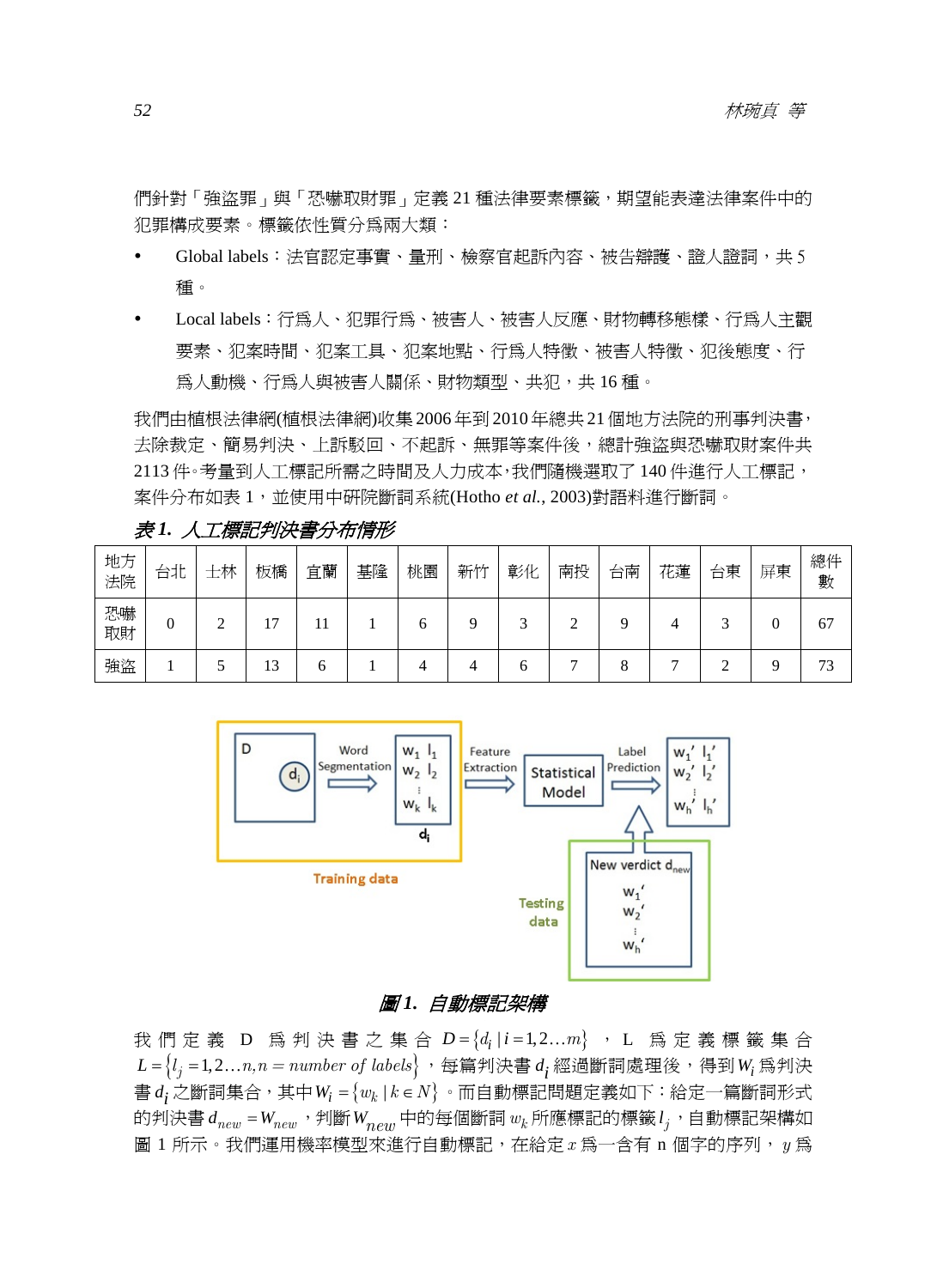對應之標籤序列,機率模型中的 Conditional random fields (CRF) 模型表示式如下:

$$
p(y | x) = \frac{\exp\sum_{j} \lambda_{j} F_{j}(x, y)}{Z(x, \lambda)}
$$
  
\n
$$
Z(x, \lambda) = \sum_{j} \exp\sum_{j} \lambda_{j} F_{j}(x, y)
$$
  
\n
$$
F_{j}(x, y) = \sum_{i} f_{j}(y_{i-1}, y_{i}, x, i) , \quad \text{if } \lambda \neq i \text{ is a } \text{if } \lambda \neq j \text{ and } \text{if } \lambda \neq j \text{ is a } \text{if } \lambda \neq j \text{ is a } \text{if } \lambda \neq j \text{ is a } \text{if } \lambda \neq j \text{ is a } \text{if } \lambda \neq j \text{ is a } \text{if } \lambda \neq j \text{ is a } \text{if } \lambda \neq j \text{ is a } \text{if } \lambda \neq j \text{ is a } \text{if } \lambda \neq j \text{ is a } \text{if } \lambda \neq j \text{ is a } \text{if } \lambda \neq j \text{ is a } \text{if } \lambda \neq j \text{ is a } \text{if } \lambda \neq j \text{ is a } \text{if } \lambda \neq j \text{ is a } \text{if } \lambda \neq j \text{ is a } \text{if } \lambda \neq j \text{ is a } \text{if } \lambda \neq j \text{ is a } \text{if } \lambda \neq j \text{ is a } \text{if } \lambda \neq j \text{ is a } \text{if } \lambda \neq j \text{ is a } \text{if } \lambda \neq j \text{ is a } \text{if } \lambda \neq j \text{ is a } \text{if } \lambda \neq j \text{ is a } \text{if } \lambda \neq j \text{ is a } \text{if } \lambda \neq j \text{ is a } \text{if } \lambda \neq j \text{ is a } \text{if } \lambda \neq j \text{ is a } \text{if } \lambda \neq j \text{ is a } \text{if } \lambda \neq j \text{ is a } \text{if } \lambda \neq j \text{ is a } \text{if } \lambda \neq j \text{ is a } \text{if } \lambda \neq j \text{ is a } \text{if } \lambda \neq j \text{ is a } \text{if } \lambda \neq j \text{ is a } \text{if } \lambda \neq j \text{ is a } \text{if } \lambda
$$

由於 CRF 模型中特徵函式能考量位於序列的位置,因此能考慮長距離上下文資訊,在於 連續標記有極好的效能,故使用 CRF 模型實作法律要素標籤自動標記。

#### **3.1** 特徵值處理

由於定義的標籤性質不同,我們先標記 Global 再標記 Local labels。使用特徵為:

- y 斷詞以及詞性:由中研院斷詞系統(Hotho e*t al*., 2003)取得斷詞及詞性資訊。
- 斷詞位於判決書中的位置:以「:、「;」以及「。」判斷句子,並進一步計算斷 詞所在的句子在於整篇判決書中的位置。在實驗中,我們分別將整份判決書分為三 等份、四等份、五等份以及十等份。以三等份為例,每個斷詞的位置資訊即代表此 斷詞位於一篇判決書的前 1/3 或中 1/3 或者後 1/3。
- y Cosine-normalized tfidf:對於每種標籤 k,計算動詞及名詞之特徵如下: *tfi,j* = 在文件 j 中,動詞或名詞 i 被標為標籤 k 的次數

*dfi* = 多少篇判決書中有動詞或名詞 i 被標為標籤 k

$$
idf_i = log\left(\frac{|D|}{df_i}\right)
$$
  
tfidf<sub>i,j</sub> = tf<sub>i,j</sub> \* idf<sub>i</sub>  

$$
CosNorm\left(tfidf_{i,j}\right) = \frac{tfidf_{i,j}}{\sqrt{\sum_{k \in all labels} tfidf_{i,j}}}
$$

標記 Local labels 時,除了以上三種特徵外,亦加入以我們系統所預測的 Global labels 値 作為特徵。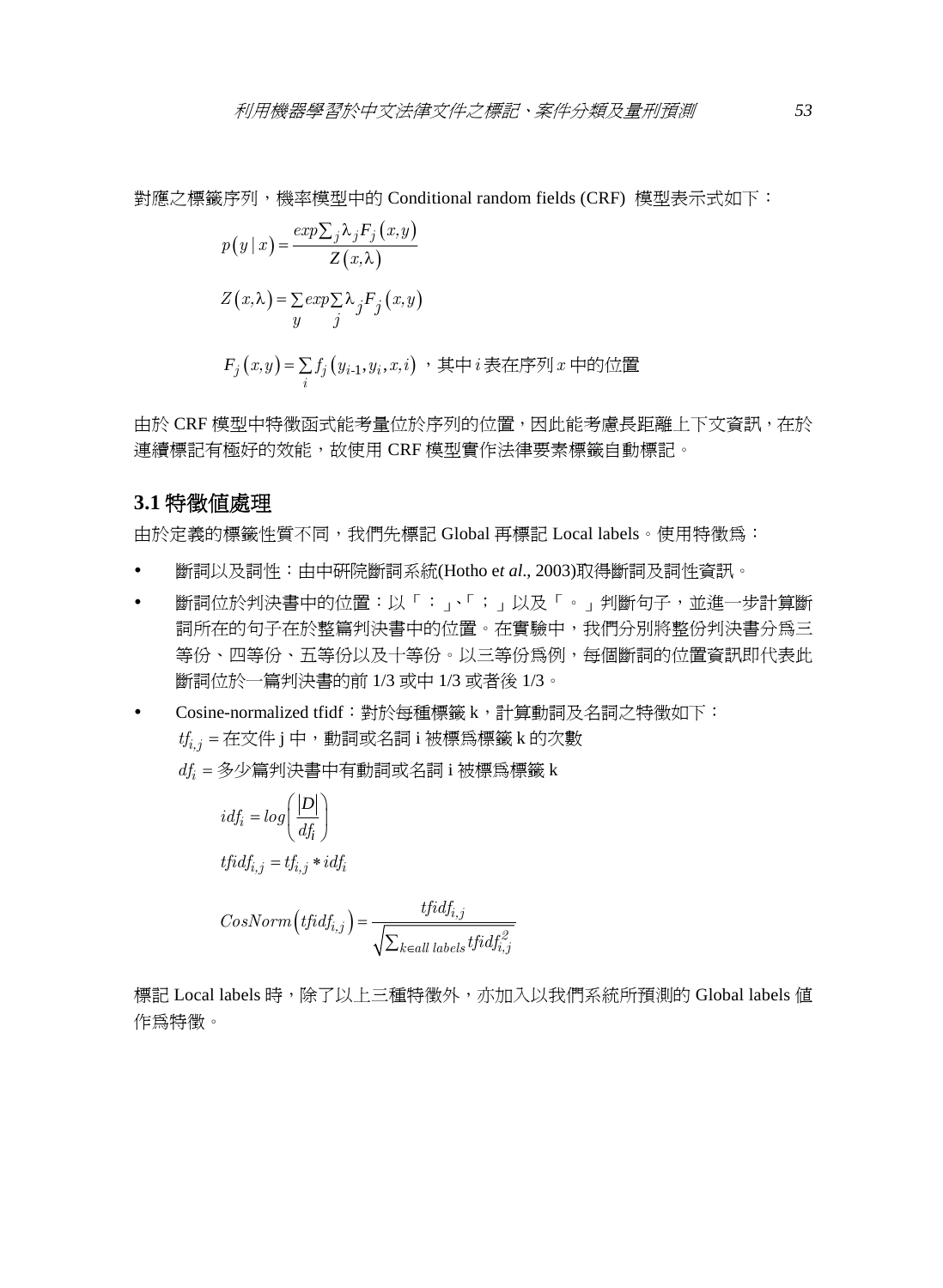# **3.2** 實驗結果

我們使用 CRF++(Wibowo & Williams, 2002)實作自動標記, 取五疊交叉驗證(5-fold cross validation)以 F1 score 做評估,實驗結果如表 2 及表 3 所示。由實驗結果我們發現,由於 global label 通常標記一大段文字,所以判決書位置分得細標記結果反而不好;相對地當 判決書位置分得越細 local label 標記結果越好。

| 特徵                                         | 恐嚇取財  | 強盗    |
|--------------------------------------------|-------|-------|
| 斷詞、詞性                                      | 0.577 | 0.515 |
| 斷詞、詞性、位置 1/3                               | 0.626 | 0.557 |
| 斷詞、詞性、位置 1/4                               | 0.624 | 0.555 |
| 斷詞、詞性、位置 1/5                               | 0.619 | 0.546 |
| 斷詞、詞性、位置 1/10                              | 0.595 | 0.542 |
| 斷詞、詞性、動詞名詞 Cosine-normalized TF-IDF        | 0.741 | 0.782 |
| 斷詞、詞性、位置 1/3、動詞名詞 Cosine-normalized TF-IDF | 0.818 | 0.834 |

表 *2.* 自動標記 *Global label* 結果

# 表 *3.* 自動標記 *Local label* 結果

| 特徵                                                                  | 恐嚇取財  | 強盜    |
|---------------------------------------------------------------------|-------|-------|
| 斷詞、詞性                                                               | 0.350 | 0.307 |
| 斷詞、詞性、位置 1/3                                                        | 0.366 | 0.323 |
| 斷詞、詞性、位置 1/4                                                        | 0.375 | 0.328 |
| 斷詞、詞性、位置 1/5                                                        | 0.396 | 0.353 |
| 斷詞、詞性、位置 1/10                                                       | 0.403 | 0.361 |
| 斷詞、詞性、預測的 Global label 資訊                                           | 0.352 | 0.310 |
| 斷詞、詞性、動詞名詞 Cosine-normalized TF-IDF                                 | 0.540 | 0.562 |
| 斷詞、詞性、位置 1/10、動詞名詞 Cosine-normalized TF-IDF、<br>預測的 Global label 資訊 | 0.604 | 0.615 |

# **4.** 以人工標籤進行案件分類

在強盜罪與恐嚇取財罪的分類上,「行為的脅迫程度是否足以令被害人不能抗拒,是區 分兩種案件的關鍵。因此,我們利用法律要素標籤來改善分類效果,並探討影響分類結 果的法律要素標籤資訊。另外,由於判決是為法官對於某犯罪的判決紀錄,因此判決書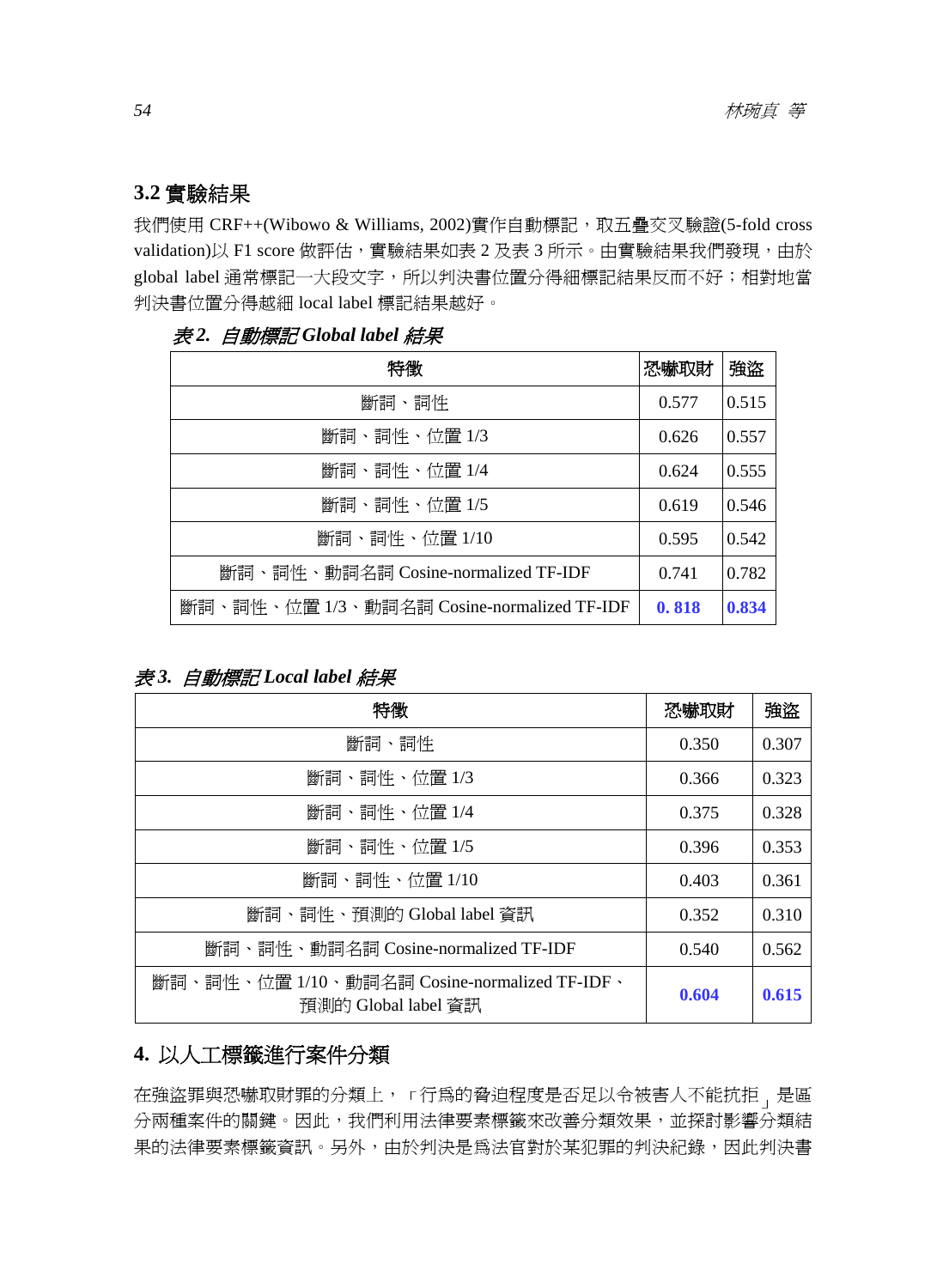中的某些部份(例如「案由」)可能會提及案件所屬犯罪類型以及所判刑罰。故此,我 們只取用「法官認定事實」部份作爲輸入,以求輸入資料不涉及告知犯罪類型以及判處 的量刑,避免看到答案。我們首先用直覺的規則來區分強盜案件以及恐嚇取財案件:當 案件事實中出現「不能抗拒」則分類此案件為強盜案件;當案件事實中出現「心生畏懼」 且無出現「不能抗拒」則分類此案件為恐嚇取財案件,同時也考慮關鍵字前是否出現「未 致」、「未達」、「不造成」等否定字。以此規則判斷分類的結果 F1 score 為 0.852; 我 們以此結果做為基準線,希望加上標籤資訊後可以有所改進。

#### **4.1** 使用特徵與實驗結果

我們使用法律要素標籤資訊以進行案件分類,使用特徵包括:

- y Fact\_tfidf:對於被標記為「法官認定事實」的斷詞,計算 TF-IDF 值。
- y Local label 標記次數:各 local label 被標記的次數;原始標記資料中,若有兩個斷詞 標同一種 label, 只以標一次計算。
- Local label 標記順序: 各 local label 的標記順序値。

我們使用四疊交叉驗證(4-fold cross validation)以 F1 score 做評估, 並比較兩個分類 器 Liblinear 與 Logistic model tree (LMT) 的分類結果如表 4 及表 5。結果顯示使用 Fact tfidf,local label 標記次數,和 Local label 標記順序為特徵,並採 LMT 做分類之結 果最佳,可達 F1 score 為 0.943。另外,由 Fact\_tfidf 中篩選出分類重要關鍵字如表 6。 若濾掉這些關鍵字後,同樣使用 Fact\_tfidf,Local label 標記次數,和 Local label 標記順 序為特徵,並採 LMT 做分類的 F1 score 降為 0.721。因此,我們相信這些關鍵字對於案 件分類是相當重要的。

| 特徵                         | 特徵數   | F1 score |
|----------------------------|-------|----------|
| Fact tridf (Ftridf)        | 10034 | 0.834    |
| Local label frequency (LF) | 16    | 0.615    |
| Local label order (LO)     | 256   | 0.695    |
| $Ftfidf + LF$              | 10050 | 0.702    |
| $Ftfidf + LO$              | 10290 | 0.769    |
| $LF + LO$                  | 272   | 0.642    |
| $Ftfidf + LF + LO$         | 10306 | 0.698    |

表 *4. Liblinear* 分類結果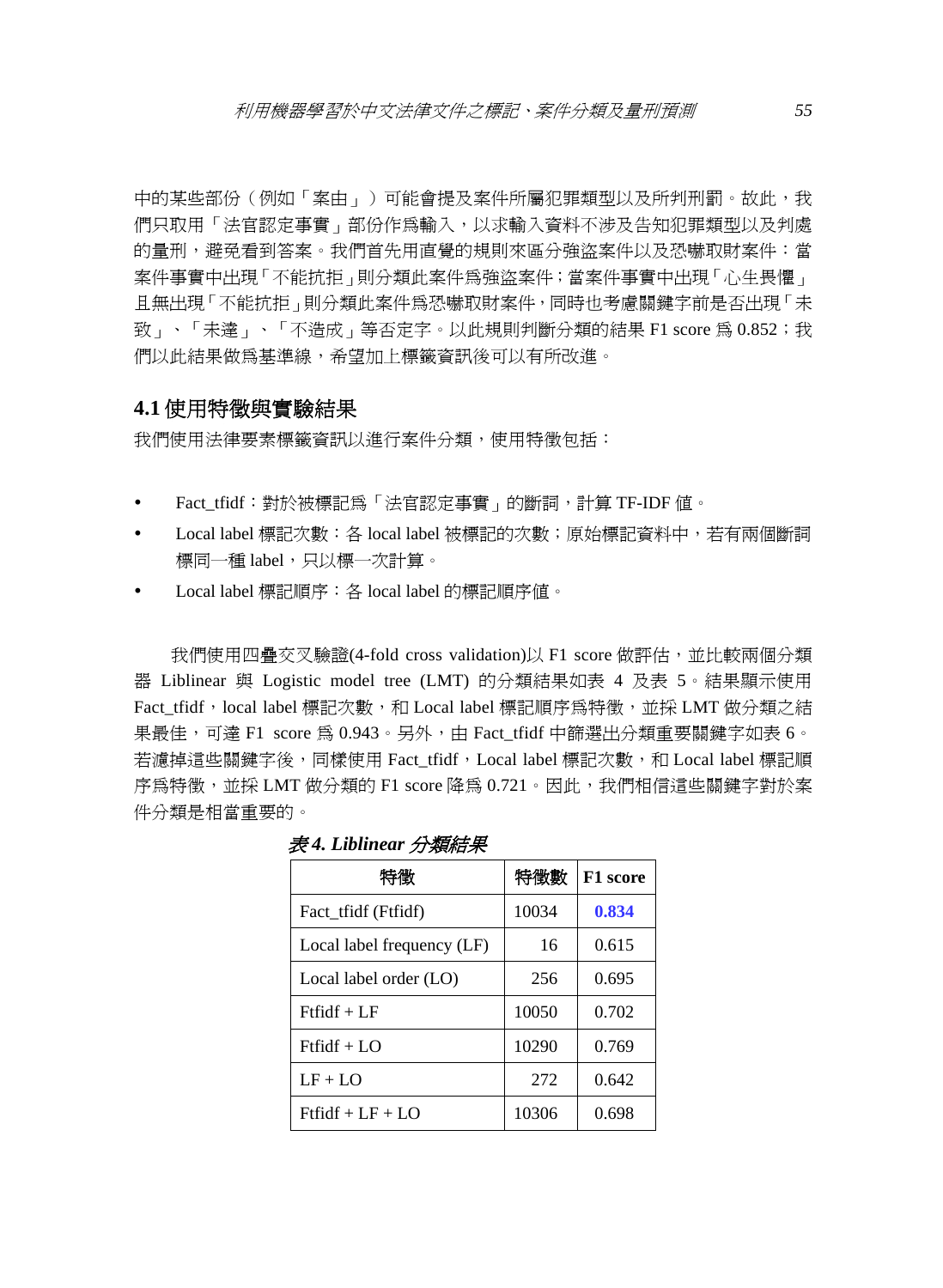表 *5. LMT* 分類結果

| 特徴                         | 特徵數   | F1 score |
|----------------------------|-------|----------|
| Fact tridf (Ftridf)        | 10034 | 0.929    |
| Local label frequency (LF) | 16    | 0.654    |
| Local label order (LO)     | 256   | 0.693    |
| $Ftfidf + LF$              | 10050 | 0.936    |
| $Ftfidf + LO$              | 10290 | 0.921    |
| $LF + LO$                  | 272   | 0.678    |
| $Ftfidf + LF + LO$         | 10306 | 0.943    |

### 表 *6.* 分類關鍵字

| 恐嚇取財        | 強盗                                                              |
|-------------|-----------------------------------------------------------------|
| 拿起、意圖、取走、受有 | 心生畏懼、恐嚇、取財、交付、晩間、 強盜、抗拒、不能、脅迫、客觀、強暴、強取、<br>現金、以致、得手、現場、身體、足以、強行 |

因此,我們選擇上述 Fact\_tfidf, 重要關鍵字, 及其他 Local label 資訊,最後採用的 特徵如表 7。為求進一步驗證及提升結果, 我們使用單一特徵、所有特徵、Leave one out (LOO)以及以 Forward selection 以找出最佳特徵組合, 其實驗結果如表 8、9 及 10。從表 10 可知,最佳組合之 F1 score 為 0.957。

| 表 7. 分類使用特徵 |
|-------------|

| 特徵                      | 特徵描述                             | 特徵數            |
|-------------------------|----------------------------------|----------------|
| Fact tridf (ftridf)     | 標記爲「事實」區段文字之 TF-IDF 値            | 10034          |
| Behavior_tfidf (btfidf) | 標記為「行爲」區段文字之 TF-IDF 値            | 2897           |
| 行爲關鍵字(bkey)             | 標記爲「行爲」的文字中是否出現表五所列之關鍵字          | 23             |
| 被害人反應關鍵字<br>(vkey)      | 標記爲「被害人反應」的文字中是否出現表五所列之<br>關鍵字   | 23             |
| 行為人個數(actor)            | 1~2 人、3~5 人、6 人以上                | 3              |
| 行為人特徵(afeature)         | 行爲人犯罪背景描述,包括無前科、有前科、有精神<br>疾病、累犯 | $\overline{4}$ |
| 共犯個數(accomplice)        | 0共犯、1~2 人、3~5 人、6 人以上            | $\overline{4}$ |
| 被害人個數(victim)           | 1~2 人、3~5 人、6 人以上                | 3              |
| 犯後態度(after)             | 未坦承犯行/否認犯行/未見悔意/態度不佳、坦承部分        | 3              |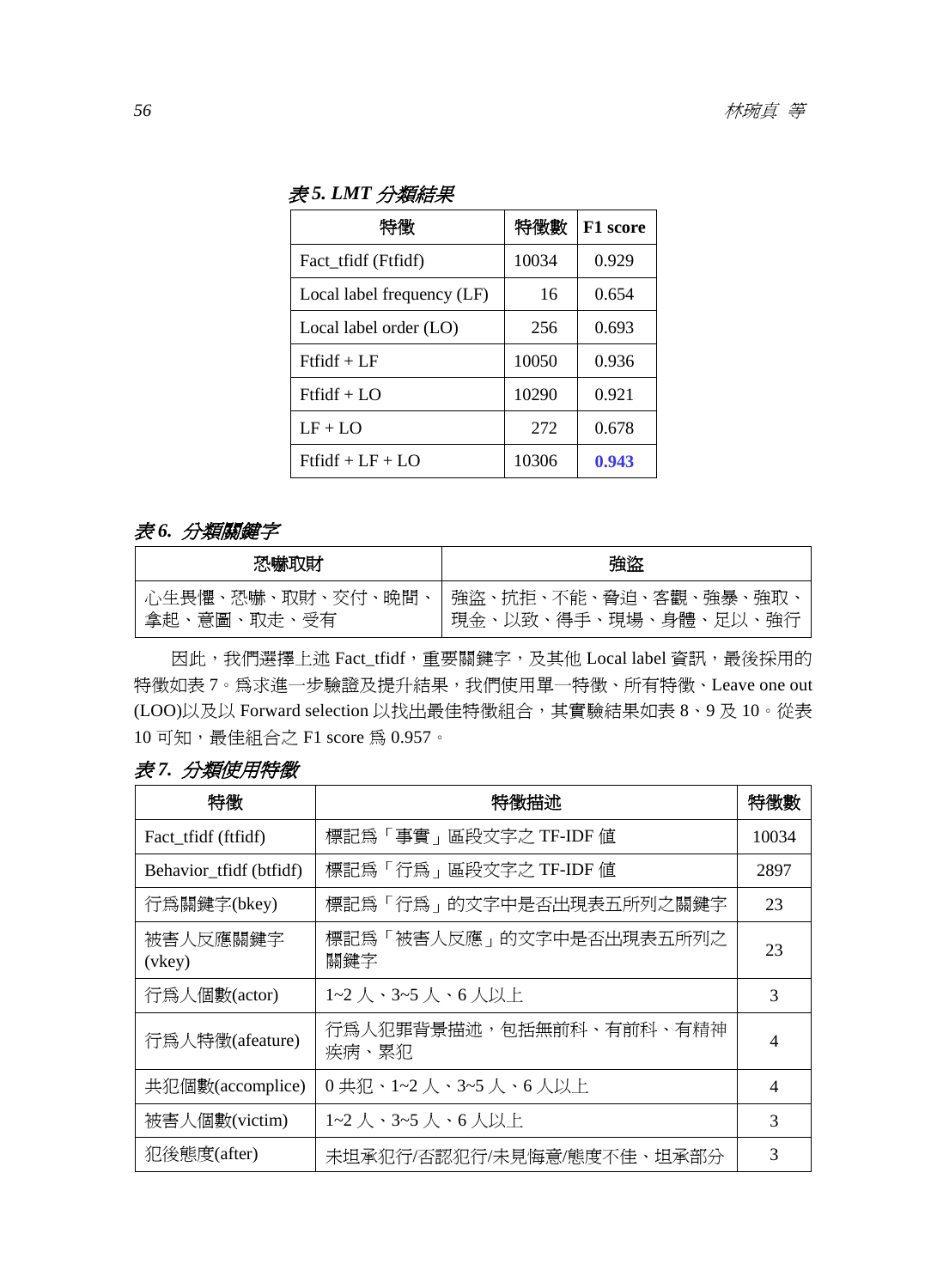|                  | 犯行、坦承犯行                                                                       |     |
|------------------|-------------------------------------------------------------------------------|-----|
| 財物(property)     | 分爲一千以下、一千到五千、五千到一萬、一萬到十<br>萬、十萬到百萬、錢、百萬以上、手機電子用品、本<br>票等文件、證件、交通工具、珠寶金飾、皮包、其他 | 14  |
| 犯案工具(tool)       | 分爲電話、錄影光碟、廣義刀械、槍、道具槍、言語<br>行爲、交通工具、棒棍、電擊棒、縱火工具、信函、<br>掩飾衣物、綑綁工具、衣物、藥物、金屬工具、其他 | 17  |
| Local label 標記次數 | 各 local label 在判決書中被標記的次數, 原始標記資<br>料中若兩斷詞標同一種 label 算標一次                     | 16  |
| Local label 標記順序 | 各 local label 在判決書中標記的順序                                                      | 256 |

表 *8.* 使用單一及所有特徵實驗結果

| 特徵               | 特徵數   | <b>F1</b> score |
|------------------|-------|-----------------|
| Fact_tfidf       | 10034 | 0.929           |
| Local label 標記次數 | 16    | 0.654           |
| Local label 標記順序 | 256   | 0.693           |
| 行爲人個數            | 3     | 0.374           |
| 行爲人特徵            | 4     | 0.584           |
| 犯後態度             | 3     | 0.557           |
| Behavior tfidf   | 2897  | 0.785           |
| 行爲關鍵字            | 23    | 0.779           |
| 被害人犯影關鍵字         | 23    | 0.751           |
| 被害人個數            | 3     | 0.367           |
| 共犯個數             | 4     | 0.512           |
| 財物               | 14    | 0.603           |
| 犯案工具             | 17    | 0.670           |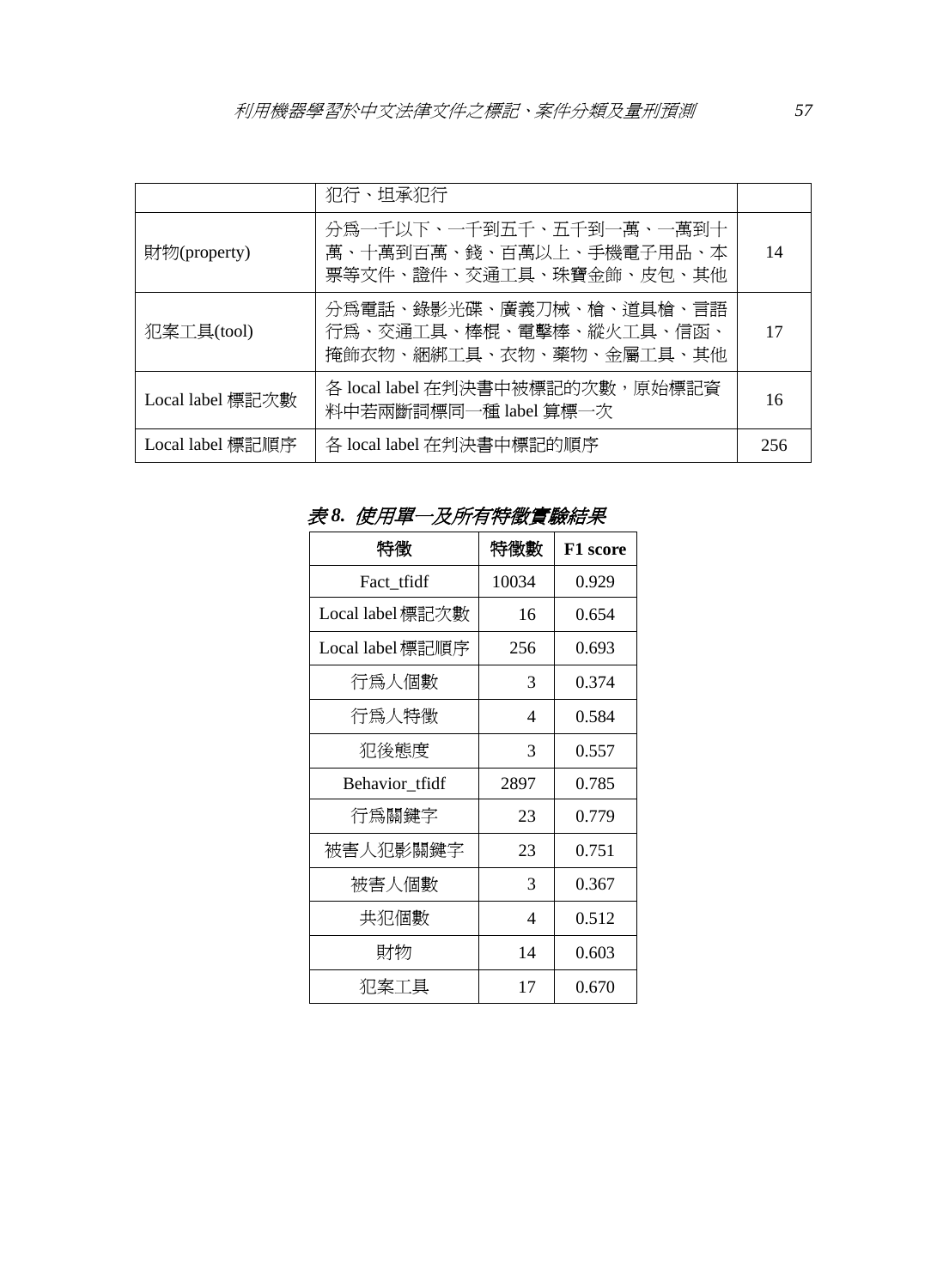| 2、"一",只"从"       |       |          |
|------------------|-------|----------|
| 特徴               | 特徵數   | F1 score |
| Fact tfidf       | 3263  | 0.850    |
| Local label 標記次數 | 13281 | 0.921    |
| Local label 標記順序 | 13041 | 0.936    |
| 行爲人個數            | 13294 | 0.936    |
| 行爲人特徵            | 13293 | 0.936    |
| 犯後態度             | 13294 | 0.936    |
| Behavior tfidf   | 10400 | 0.929    |
| 行爲關鍵字            | 13274 | 0.957    |
| 被害人反應關鍵字         | 13274 | 0.943    |
| 被害人個數            | 13294 | 0.929    |
| 共犯個數             | 13293 | 0.943    |
| 財物               | 13283 | 0.936    |
| 犯案工具             | 13280 | 0.943    |

表 *9. LOO* 實驗結果

# 表 *10.* 所有特徵及 *Forward selection* 實驗結果

| 特徵                                                          | 特徵數   | <b>F1</b> score |
|-------------------------------------------------------------|-------|-----------------|
| 所有特徵                                                        | 13297 | 0.936           |
| Fact_tfidf、Behavior_tfidf、被害人反應關鍵字、Local label 標記次數   12970 |       | 0.957           |

# **4.2** 討論

我們希望探討每個特徵對於分類的影響,因此依據特徵值的權重來進行分析。特徵值的 權重如表 11。由於前 20 項特徵絕大多數為 TF-IDF 特徵,為了解「非 TF-IDF 特徵」對 於分類的影響,在表 12 中,我們列出分類強盜罪及恐嚇取財罪中,「非 TF-IDF 特徵」 的權重。我們對於「非 TF-IDF 特徵值」做討論,並對於人工標記語料作統計佐以驗證 如表 13。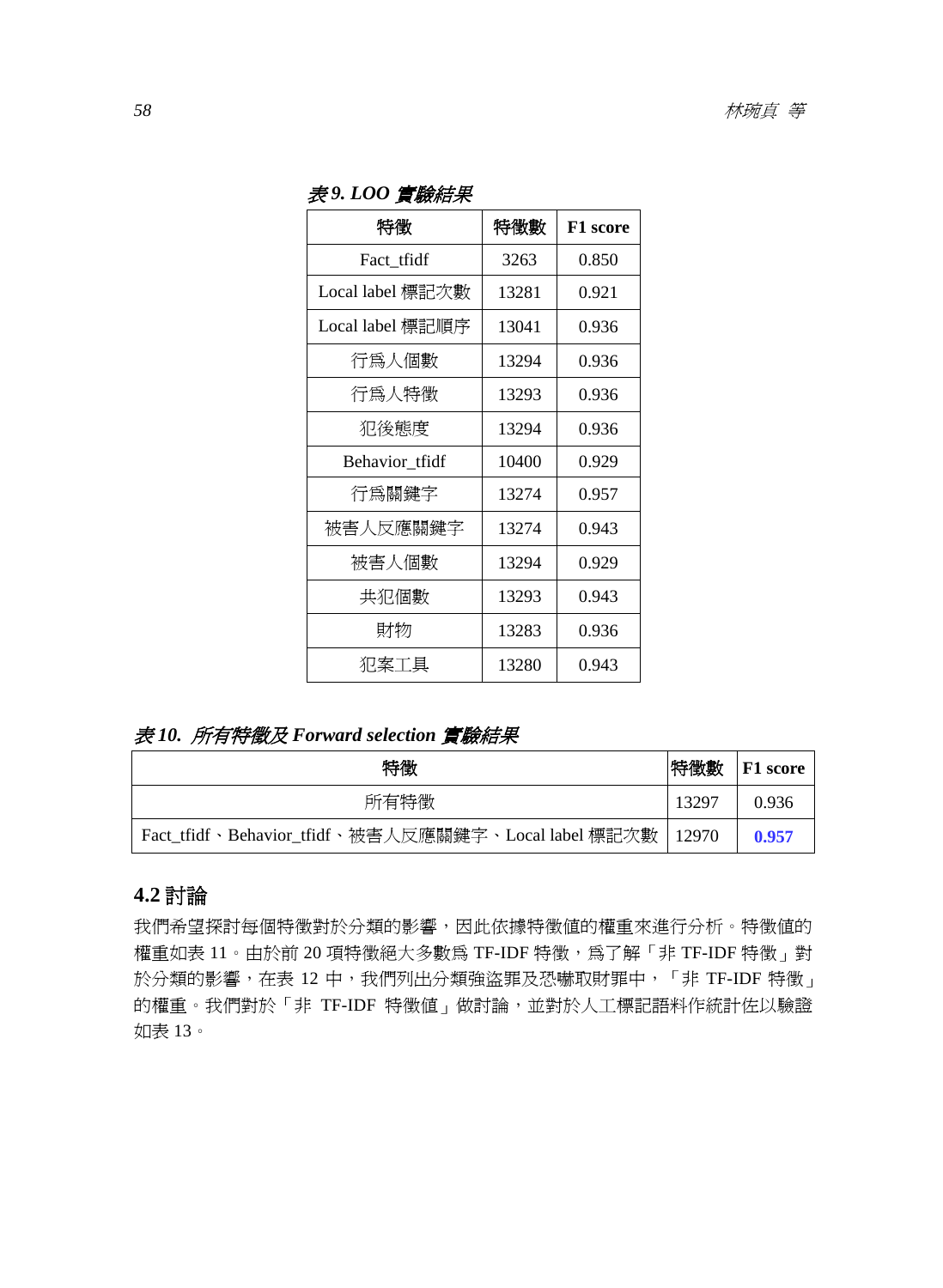| 強盜    |           |         | 恐嚇取財                       |
|-------|-----------|---------|----------------------------|
| 權重    | 特徵        | 權重      | 特徵                         |
| 16.2  | ftfidf_不能 | $-5.22$ | ftfidf_恐嚇                  |
| 15.41 | ftfidf_抗拒 | $-2.84$ | bkey_恐嚇                    |
| 12.93 | ftfidf_徒手 | $-2.71$ | vkey_心生畏懼                  |
| 10.7  | ftfidf 旋即 | $-2.68$ | ftfidf 恐嚇                  |
| 9.56  | ftfidf_可信 | $-2.63$ | ftfidf_心生畏懼                |
| 9.26  | ftfidf_有無 | $-2.58$ | ftfidf 否則                  |
| 7.71  | btfidf_抵住 | $-2.28$ | btfidf_恫稱                  |
| 6.81  | vkey_抗拒   | $-2.13$ | after_未坦承犯行/否認犯行/未見悔意/態度不佳 |
| 5.47  | ftfidf_強盜 | $-2.05$ | ftfidf_聯絡                  |
| 5.4   | ftfidf 得手 | $-2.01$ | btfidf 恐嚇                  |

表 *11.* 分類恐嚇取財與強盜的前 *10* 項特徵值權重

|      | 強盜            |         | 恐嚇取財        |
|------|---------------|---------|-------------|
| 權重   | 特徴            | 權重      | 特徵          |
| 6.81 | vkey_抗拒       | $-2.84$ | bkey_恐嚇     |
| 4.54 | bkey_抗拒       | $-2.71$ | vkey_心生畏懼   |
| 4.44 | tool_槍        | $-2.13$ | after_未坦承犯行 |
| 3.42 | bkey_強行       | $-1.57$ | bkey_心生畏懼   |
| 2.85 | tool_刀械       | $-1.31$ | bkey_拿起     |
| 2.33 | tool_道具槍      | $-0.68$ | tool_電話     |
| 1.88 | bkey_強取       | $-0.62$ | bkey_撥打     |
| 1.86 | bkey_取走       | $-0.6$  | vkey_交付     |
| 1.85 | property_珠寶金飾 | $-0.59$ | vkey_以致     |
| 1.82 | property_皮包   | $-0.57$ | tool_言語行爲   |

表 *12.* 分類強盜罪及恐嚇取財罪非 *TF-IDF* 前 *10* 項特徵的權重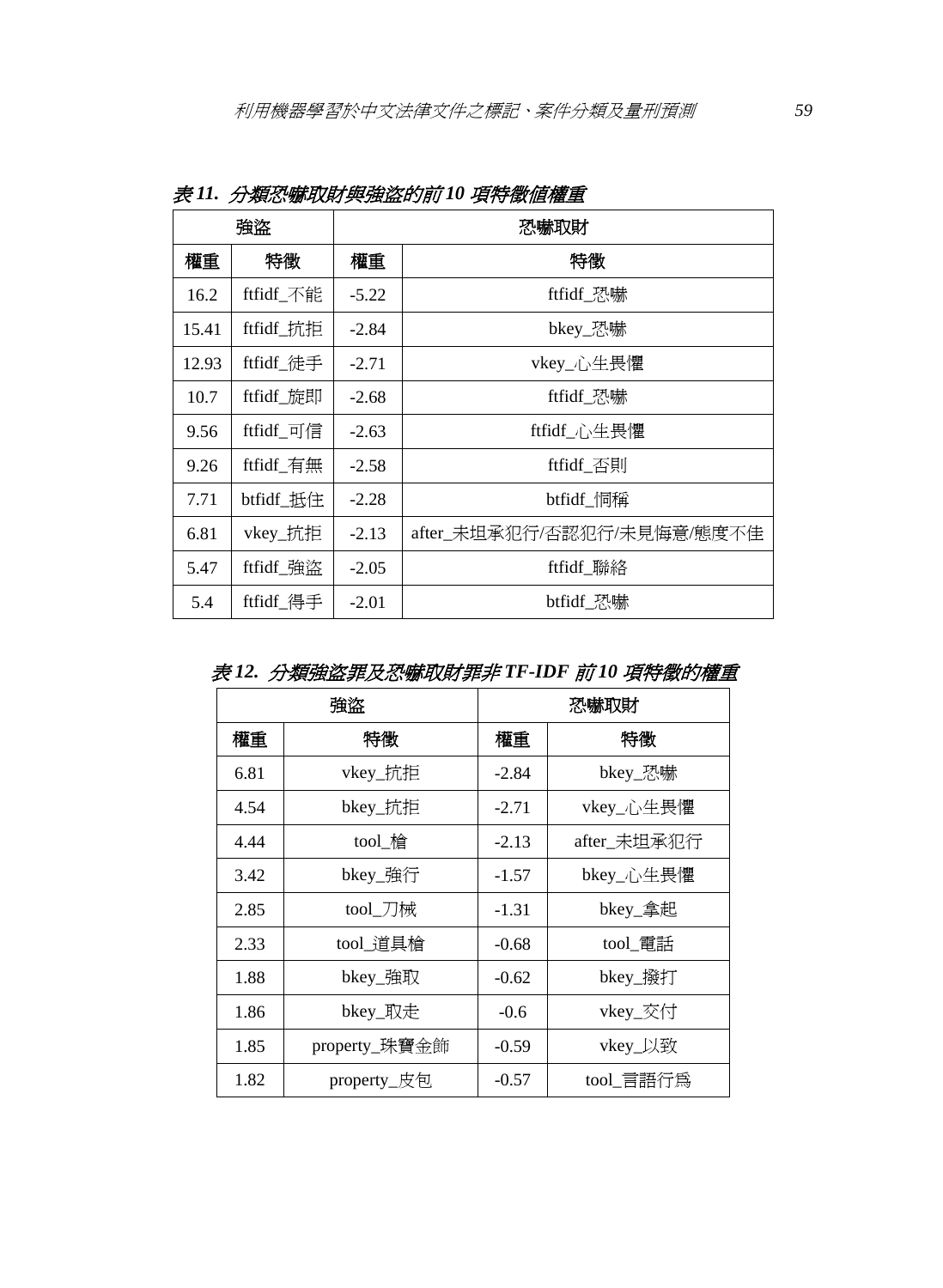表 *13.* 分類特徵討論

| 特徵        | 強盗                                                  | 恐嚇取財                       |
|-----------|-----------------------------------------------------|----------------------------|
| 行為關       | 抗拒、強行、強取、取走、強暴、取財、<br>得手、客觀、意圖、不能                   | 恐嚇、心生畏懼、拿起、撥打              |
| 鍵字        | 使用上列關鍵字的案件中有72.3%爲強<br>盗案件                          | 使用上列關鍵字的案件中有90.2%爲<br>恐嚇取財 |
| 被害人       | 抗拒、不能                                               | 心生畏懼、交付、以致                 |
| 反應關<br>鍵字 | 使用上列關鍵字的案件中有93.8%為強<br>盗案件                          | 使用上列關鍵字的案件中有80.4%為<br>恐嚇取財 |
| 犯案工       | 槍、刀械、道具槍、金屬工具(ex 鐵鋸)、<br>換裝衣物                       | 電話、言語行為、信函                 |
| 具         | 使用上列工具的案件中有79.6%為強盜<br>案件                           | 使用上列工具的案件中有85.7%爲恐<br>嚇取財  |
| 財物        | 珠寶金飾、皮包、證件、其他(ex 保險<br>箱 鑰匙)、金額一千以下、一千到五<br>千、一萬到十萬 | 本票、金額十萬到百萬、百萬以上            |
|           | 含有上列財物的案件中有76.6%爲強盜<br>案件                           | 含有上列財物的案件中有77.3%爲恐<br>嚇取財  |
| 犯後熊       | 坦承部分犯行                                              | 未坦承犯行/熊度不佳、坦承犯行            |
| 度         | 有上列特徵的案件中有75%爲強盜案<br>件                              | 有上列特徵的案件中有53.4%為恐嚇<br>取財   |
| 行為人       | 精神疾病、無前科                                            |                            |
| 特徵        | 有上列特徵的案件中有61.5%爲強盜案<br>14                           |                            |

# **5.** 以人工標籤進行量刑預測

在案件分類後,我們希望可以進一步預測強盜案件以及恐嚇取財案件的有期徒刑刑期。 訓練語料與案件分類時相同。另外,考量到「一個案件具有多個行為人,而每個行為人 的刑期可能會不相同」的情形,我們將每個行為人獨立成新案件;因此,訓練語料總案 件數增為 155 件。強盜罪在人工標記語料中平均判刑 66.94 個月,恐嚇取財罪在人工標 記語料中平均判刑 6.96 個月。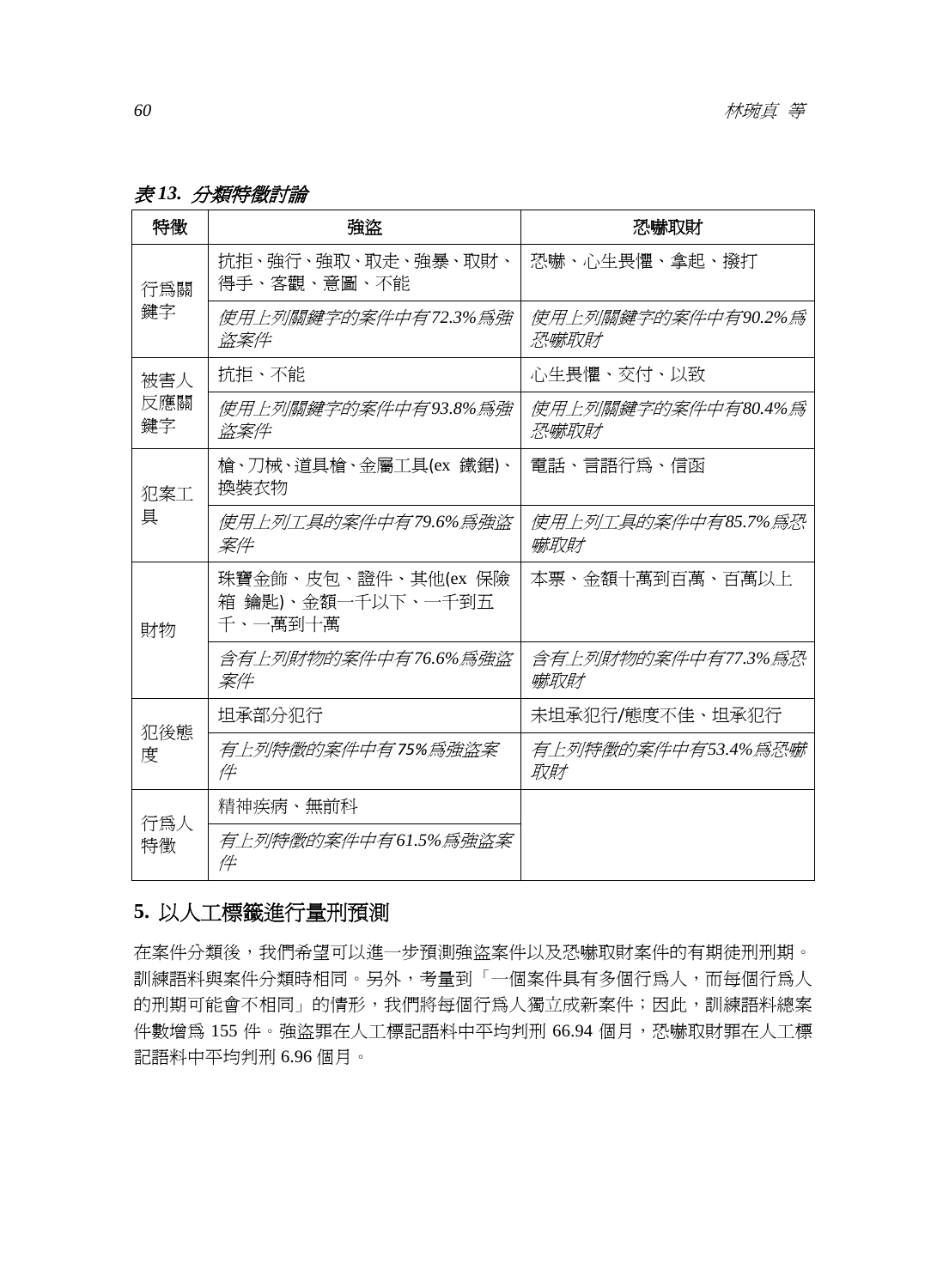## **5.1** 使用特徵與實驗結果

我們分別預測強盜以及恐嚇取財案件的有期徒刑(以月為單位),並取四疊交叉驗證 (4-fold cross validation)。我們以 Pearson correlation coefficient (PCC)以及(root-mean-square error) RMSE 做評估,並使用 Additive regression 做預測。特徵除了行為人個數外,其餘 皆與案件分類時相同。

Additive regression 模型透過結合多個一維函式建立回歸表面以達到降低資料維度 的目的,並且模型假設每個函式的影響皆為累加性。假設 Y 為預測結果, X 表獨立變數 共 k 維, f 為可計算 lowess 的任意函式,則 Additive regression 模型為下列形式

$$
Y = A + \sum_{j=1}^{k} f_j \left( B_j X_j \right) + \varepsilon
$$

| 特徵               | 特徵數   | <b>PCC</b> | <b>RMSE</b> |
|------------------|-------|------------|-------------|
| Fact_tfidf       | 10034 | 0.941      | 13.9824     |
| Local label 標記次數 | 16    | 0.838      | 22.8940     |
| Local label 標記順序 | 256   | 0.913      | 16.9355     |
| 行爲人特徵            | 4     | 0.474      | 36.4526     |
| 犯後態度             | 3     | 0.478      | 36.3674     |
| Behavior_tfidf   | 2897  | 0.945      | 13.5303     |
| 行爲關鍵字            | 23    | 0.825      | 23.3904     |
| 被害人反應關鍵字         | 23    | 0.302      | 39.4695     |
| 被害人個數            | 3     | 0.295      | 39.5495     |
| 共犯個數             | 4     | 0.126      | 41.0622     |
| 財物               | 14    | 0.490      | 36.0889     |
| 犯案工具             | 17    | 0.607      | 32.9075     |

表 *14.* 單一特徵預測強盜量刑結果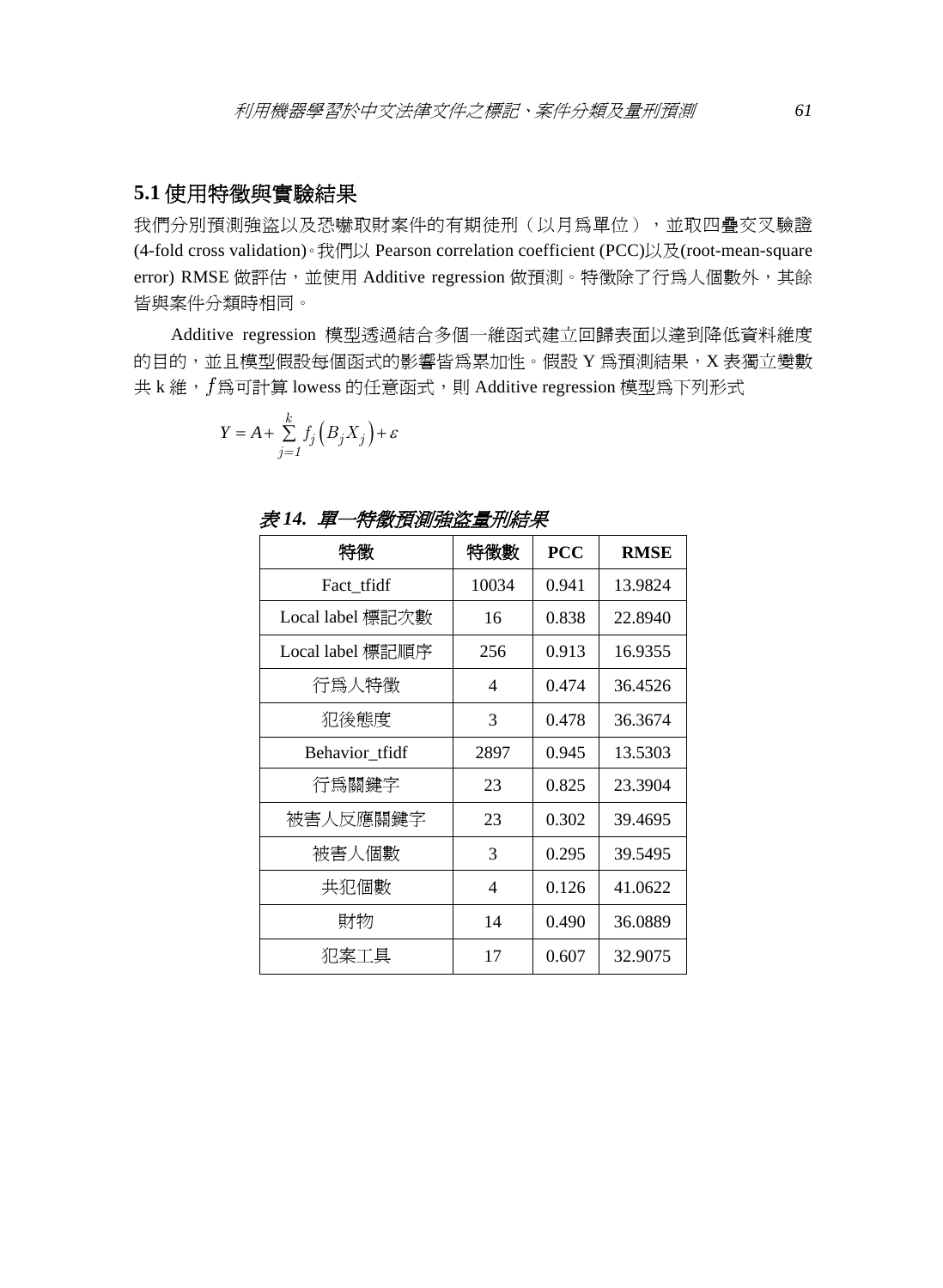| 特徵               | 特徵數   | <b>PCC</b> | <b>RMSE</b> |
|------------------|-------|------------|-------------|
| Fact_tfidf       | 3270  | 0.934      | 14.745      |
| Local label 標記次數 | 13288 | 0.957      | 11.960      |
| Local label 標記順序 | 13048 | 0.947      | 13.708      |
| 行爲人特徵            | 13300 | 0.947      | 13.708      |
| 犯後態度             | 13301 | 0.947      | 13.708      |
| Behavior tfidf   | 10407 | 0.940      | 13.708      |
| 行爲關鍵字            | 13281 | 0.949      | 13.615      |
| 被害人反應關鍵字         | 13281 | 0.947      | 13.708      |
| 被害人個數            | 13301 | 0.947      | 13.708      |
| 共犯個數             | 13300 | 0.947      | 13.708      |
| 財物               | 13290 | 0.947      | 13.708      |
| 犯案工具             | 13287 | 0.947      | 13.708      |

表 *15. LOO* 於預測強盜量刑結果

表 *16.* 所有特徵及 *Forward selection* 於預測強盜罪量刑結果

| .                                 | ~~~~~~~~~ <u>~~</u> ~~~~~~~~~~~~~~~~~ |       |                 |
|-----------------------------------|---------------------------------------|-------|-----------------|
| 選擇特徵                              | 特徵數                                   |       | <b>PCC</b> RMSE |
| 所有特徵                              | 13304                                 | 0.947 | 13.708          |
| Behavior_tfidf、Fact_tfidf、犯案工具、財物 | 12961                                 |       | $0.954$ 11.476  |

表 *17.* 單一特徵預測恐嚇取財罪量刑

| 特徵               | 特徵數   | <b>PCC</b> | <b>RMSE</b> |
|------------------|-------|------------|-------------|
| Fact_tfidf       | 10034 | 0.996      | 1.688       |
| Local label 標記次數 | 16    | 0.809      | 11.060      |
| Local label 標記順序 | 256   | 0.994      | 2.105       |
| 行為人特徵            |       | 0.480      | 16.363      |
| 犯後態度             | 3     | 0.136      | 18.482      |
| Behavior_tfidf   | 2897  | 0.996      | 1.776       |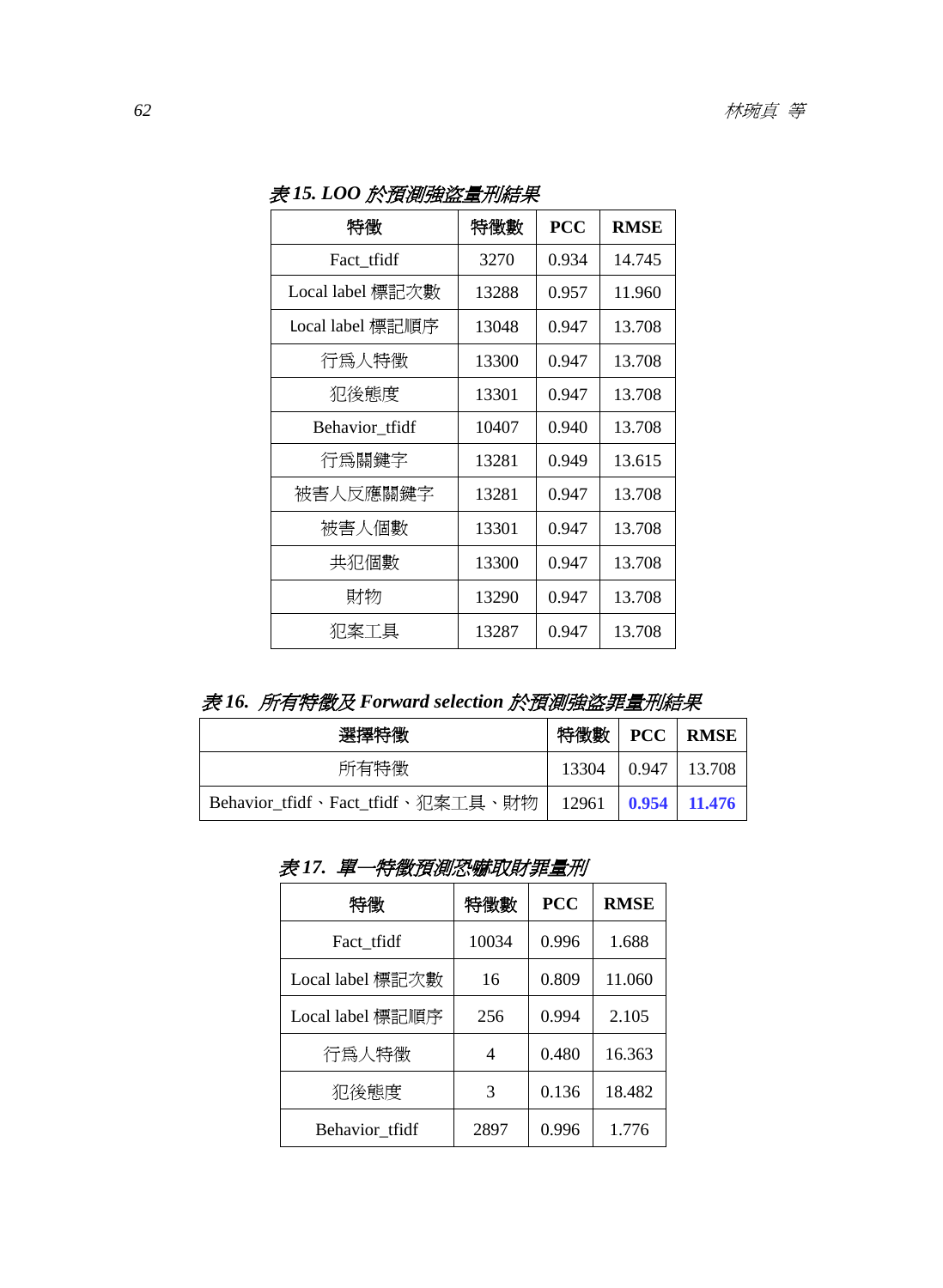| 行爲人關鍵字   | 23 | 0.947 | 5.998  |
|----------|----|-------|--------|
| 被害人反應關鍵字 | 23 | 0.797 | 11.258 |
| 被害人個數    |    | 0.225 | 18.178 |
| 共犯個數     |    | 0.151 | 18.442 |
| 財物       | 14 | 0.627 | 14.705 |
| 犯案工具     | 17 | 0.597 | 14.968 |

表 *18. LOO* 預測恐嚇取財罪量刑

| 特徵               | 特徵數   | <b>PCC</b> | <b>RMSE</b> |
|------------------|-------|------------|-------------|
| Fact_tfidf       | 3270  | 0.987      | 1.978       |
| Local label 標記次數 | 13288 | 0.996      | 1.634       |
| Local label 標記順序 | 13048 | 0.995      | 1.935       |
| 行爲人特徵            | 13300 | 0.995      | 1.935       |
| 犯後態度             | 13301 | 0.995      | 1.935       |
| Behavior tfidf   | 10407 | 0.995      | 1.935       |
| 行爲人關鍵字           | 13281 | 0.995      | 1.935       |
| 被害人反應關鍵字         | 13281 | 0.995      | 1.935       |
| 被害人個數            | 13301 | 0.995      | 1.935       |
| 共犯個數             | 13300 | 0.995      | 1.935       |
| 財物               | 13290 | 0.995      | 1.935       |
| 犯案工具             | 13287 | 0.995      | 1.935       |

|  |  |  | 表 19. 所有特徵及 Forward selection 於預測恐嚇取財罪量刑結果 |
|--|--|--|--------------------------------------------|
|--|--|--|--------------------------------------------|

| 選擇特徵                               | 特徵數   | <b>PCC</b> | <b>RMSE</b> |
|------------------------------------|-------|------------|-------------|
| 所有特徵                               | 13304 | 0.995      | 1.935       |
| Fact_tfidf、Behavior_tfidf、被害人反應關鍵字 | 12954 | 0.996      | 1.602       |

我們實驗使用單一特徵、所有特徵、Leave one out (LOO)以及以 Forward selection 找出最佳特徵組合,強盜案件之實驗結果如表 14,15 及 16,最佳組合(表 16)可達到  $PCC = 0.954 \nbox{ R}$  RMSE = 11.4761 之結果。相對於平均約五年半的強盜罪刑期,我們的系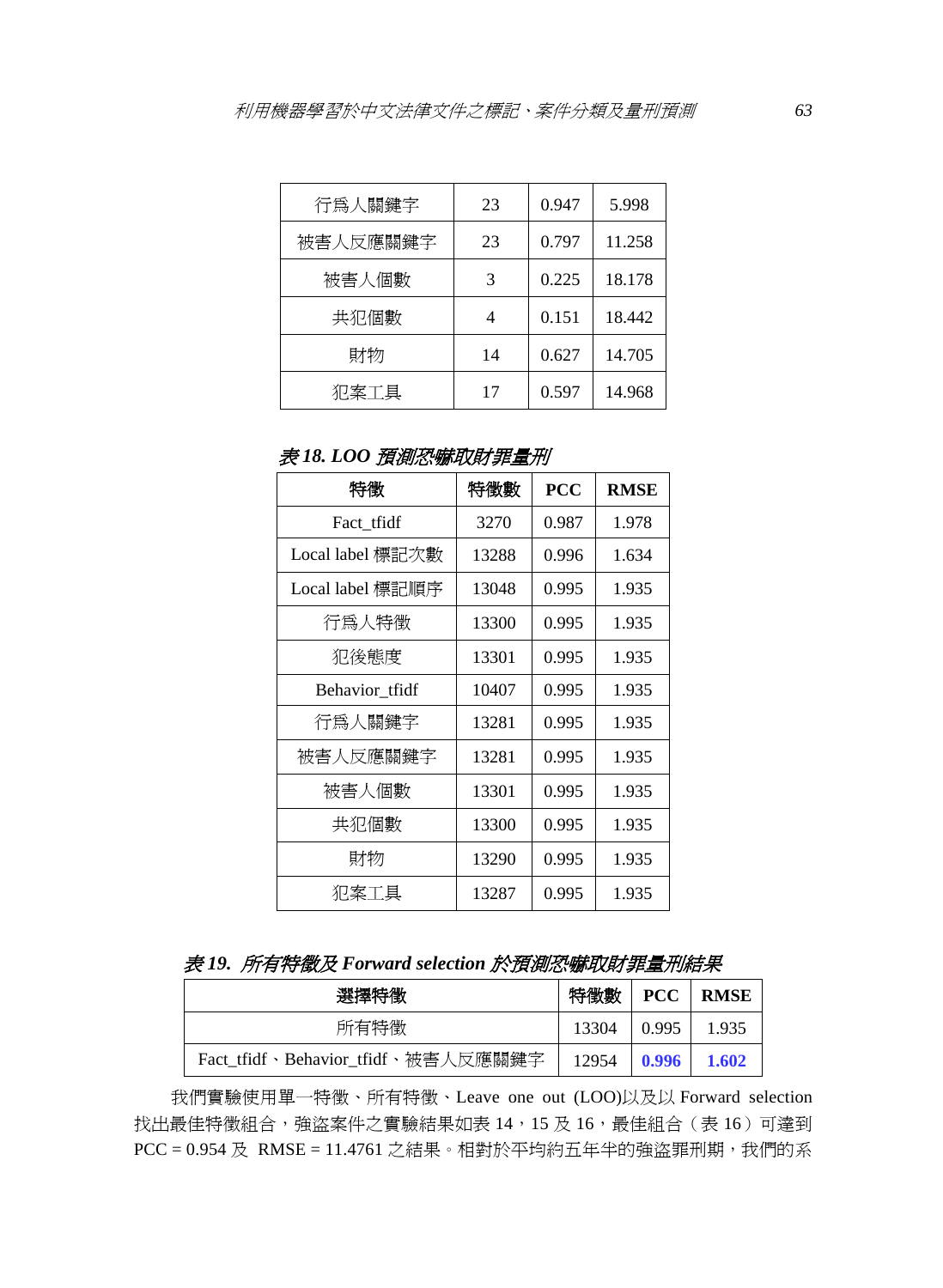統可達到一年以下之平均預測誤差。恐嚇取財案件之實驗結果如表 17,18 及 19,最佳 組合 (表 19)可達到 PCC = 0.996 及 RMSE = 1.6022 之結果。相對於平均約七個月的恐 嚇取財罪刑期,我們的系統可達到兩個月以下之平均預測誤差。

### **5.2** 討論

我們依據特徵值的權重,來討論特徵值在預測量刑上的影響。特徵值的權重如表 20。為 討論「非 TF-IDF 特徵」對於量刑的影響,表 21 列出強盜及恐嚇取財案件中的「非 TF-IDF 特徵」權重。我們針對「非 TF-IDF 特徵」做討論(如表 22),並對於人工標記語料作 統計以協助驗證。

|          | 強盗                     |          | 恐嚇取財             |
|----------|------------------------|----------|------------------|
| 權重       | 特徵                     | 權重       | 特徵               |
| 30.7969  | bkey_強暴                | 56.62879 | ftfidf_易科        |
| 27.9362  | ftfidf_被害人             | 53.65348 | ftfidf_此外        |
| 15.52409 | ftfidf_保管              | 11.02504 | $accomplace_3~5$ |
| 13.78044 | ftfidf_當時              | 8.084648 | ftfidf_犯罪        |
| 13.12859 | ftfidf_便利商店            | 4.883647 | ftfidf_起訴書       |
| 12.0484  | ftfidf_喝令              | 3.959793 | ftfidf 正當        |
| 10.61914 | ftfidf_ $\overline{p}$ | 3.877146 | ftfidf_開立        |
| 7.996218 | ftfidf_不足探信            | 2.892254 | ftfidf_結果        |
| 7.991696 | ftfidf_收銀機             | 2.532131 | ftfidf_當場        |
| 7.470467 | ftfidf 得知              | 2.511225 | ftfidf 得逞        |

表 *20.* 預測恐嚇取財與強盜量刑的前 *10* 項特徵值權重

表 *21.* 預測強盜罪及恐嚇取財罪量刑非 *TF-IDF* 前 *10* 項特徵的權重

| 強盗       |             | 恐嚇取財     |                  |  |
|----------|-------------|----------|------------------|--|
| 權重       | 特徵          | 特徵<br>權重 |                  |  |
| 30.7969  | bkey_強暴     | 11.02504 | $accomplace_3~5$ |  |
| 0.555235 | bkey_客觀     | 0.719344 | victim $1 - 2$   |  |
| 0.504492 | bkey_拿起     | 6.15E-01 | vkey_抗拒          |  |
| 0.503787 | property_證件 | 5.80E-01 | vkey_取財          |  |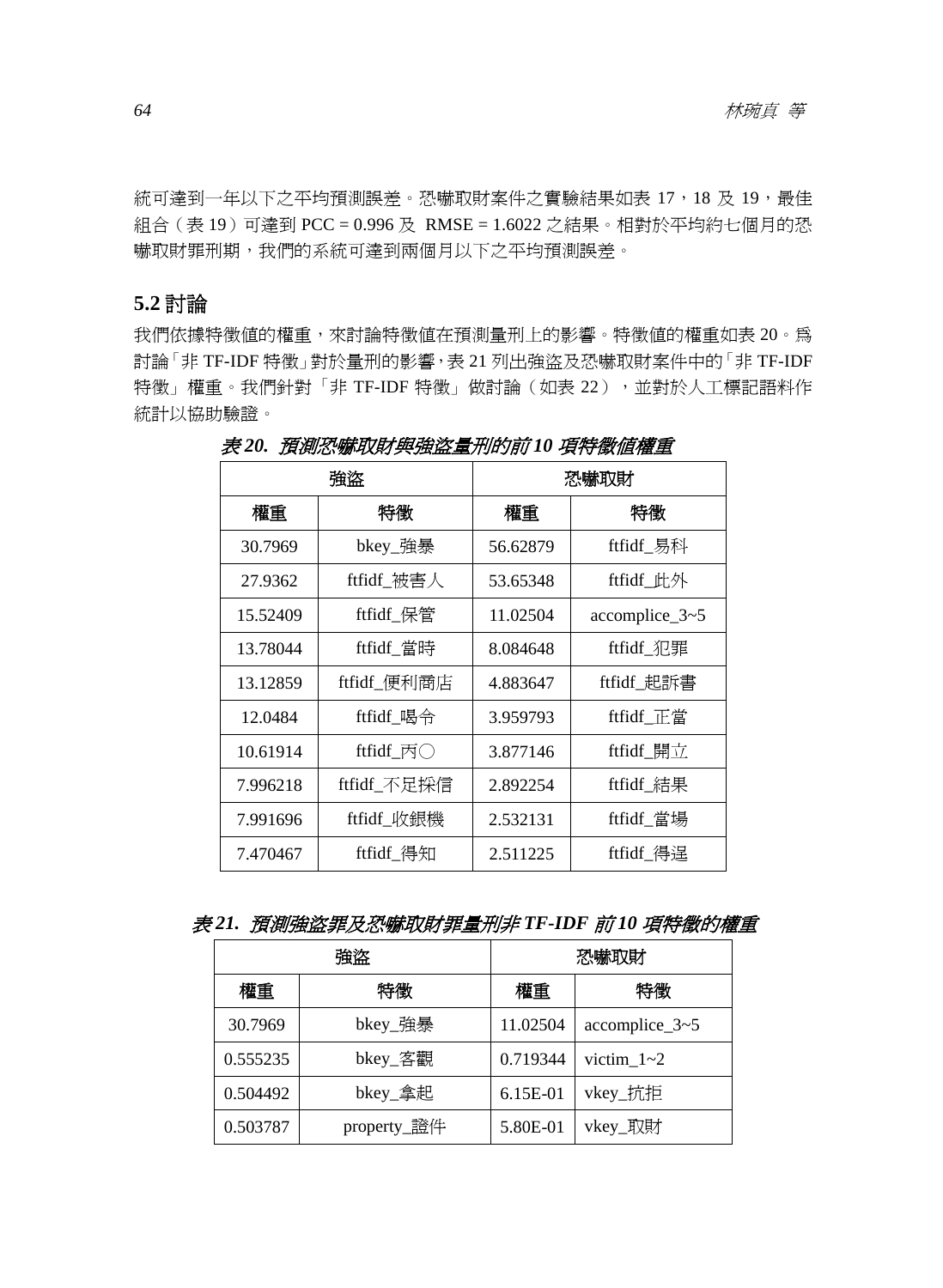| 0.439038 | bkey_心生畏懼       | 5.48E-01 | bkey_客觀       |  |
|----------|-----------------|----------|---------------|--|
| 0.406706 | tool_棒棍         | 5.32E-01 | bkey_強行       |  |
| 0.38426  | property_手機電子用品 | 0.509546 | tool 槍        |  |
| 0.351021 | property_五千到一萬  | 0.328142 | property_一千以下 |  |
| 0.325931 | tool_槍          | 0.110464 | property_其他   |  |
| 0.322338 | property_皮包     | 5.92E-02 | bkey_恐嚇       |  |

# 表 *22.* 量刑預測特徵討論

| 特徵               | 強盜                                                                     | 恐嚇取財                                               |
|------------------|------------------------------------------------------------------------|----------------------------------------------------|
| 犯後熊<br>度         | 若未坦承犯行平均判刑100.5個月                                                      | 若未坦承犯行平均判刑7.26 個月                                  |
| 行為人<br>特徵        | 有前科平均判刑97.1 個月<br>有精神疾病平均判刑53.3 個月                                     | 有前科平均判刑 10.35 個月<br>累犯平均判刑7.45 個月                  |
| 行爲關<br>鍵字        | 包含強暴、客觀、拿起、心生畏懼、交付、<br>抗拒、不能、取走、脅迫、意圖等關鍵字<br>平均判刑81.08 個月              | <i>包含客觀、強行、恐嚇、身體、</i><br>拿起等關鍵字平均刑期爲 11.5 個<br>H   |
| 被害人<br>反應關<br>鍵字 | 句含抗拒、拿起、心生畏懼等關鍵字平均<br>判刑71.62 個月                                       | 包含抗拒、取財、心生畏懼、交<br>付等關鍵字平均判刑10.91 個月                |
| 犯案工<br>具         | 使用棒棍・槍・交通工具・刀械・縱火工<br>具等工具平均判刑72.07 個月                                 | 使用槍、交通工具、刀械、信函、<br>言語行爲、道具槍、其他等工具<br>平均判刑 15.52 個月 |
| 財物               | 財物包含證件、手機雷子用品、五千到一<br>萬、皮包、一千以下、珠寶金飾、一千到<br>五千、百萬以上、其他等平均判刑72.23<br>個月 | 財物包含一千以下、十萬到百<br><i>萬、一萬到十萬等平均判刑9.95</i><br>倘月     |
| 共犯個<br>數         | 共犯 5 以上、1~3 人平均判刑49 個月                                                 | 共犯 3~5 人、1~3 人平均判刑 8.46<br>個月                      |
| 被害人<br>個數        | 被害人數 1~2、3~5 人平均判刑74 個月                                                | 被害人數 1~2 人平均判刑 8.53 個<br>Ħ                         |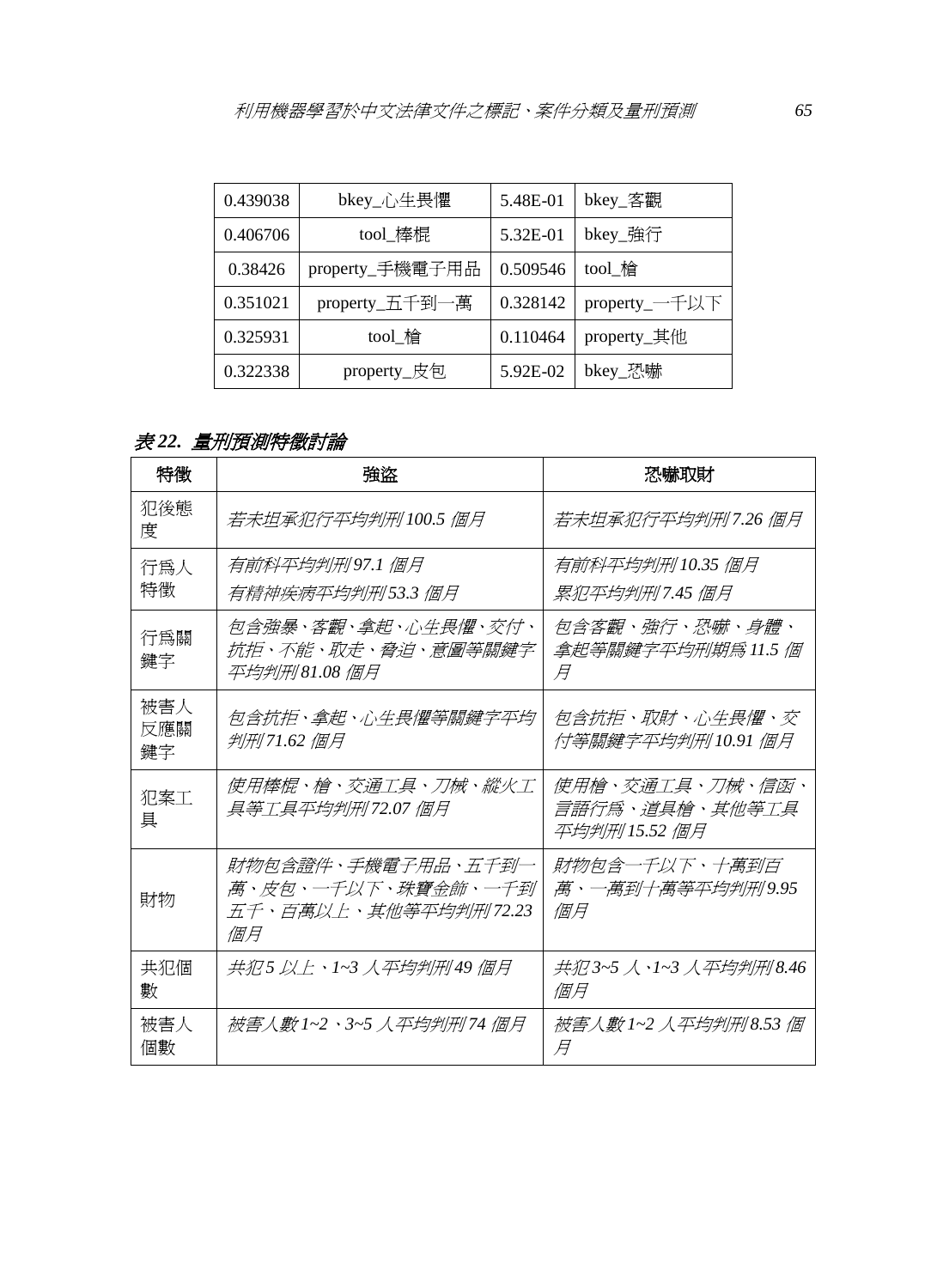## **6.** 以自動標記進行案件分類及量刑預測

由於人工標記法律要素標籤需大量人力與時間,因此我們以第三節中介紹之自動標記系 統,取代第四節及第五節中人工標記,以分別進行案件分類及量刑預測。本研究收集之 2113 件案件中, 140 件已進行人工標記(請參考第三節),其餘 1973 件由第三節所述 的自動標記系統進行標記。由於 Local label 標記結果不甚理想,因此我們僅採用「法官 認定事實」以及「行為」資訊進行案件分類及量刑預測,取四疊交叉驗證 (4-fold cross validation) 分別以 F1 score、PCC 以及 RMSE 做評估,表 23、24 分別列出自動標記在分 類及量刑預測的實驗結果。

| 特徵             | 特徵數   | F1 score |  |  |
|----------------|-------|----------|--|--|
| Fact tfidf     | 10034 | 0.797    |  |  |
| Behavior tfidf | 2897  | 0.592    |  |  |
| 行爲關鍵字          | 23    | 0.513    |  |  |
| 所有特徵           | 12954 | 0.801    |  |  |

表 *23.* 自動標記案件分類結果

表 *24.* 自動標記案件量刑預測結果

| 特徵             | 特徵數   | 強盗         |             | 恐嚇取財       |             |
|----------------|-------|------------|-------------|------------|-------------|
|                |       | <b>PCC</b> | <b>RMSE</b> | <b>PCC</b> | <b>RMSE</b> |
| Fact tfidf     | 10034 | 0.073      | 114.251     | 0.019      | 45.812      |
| Behavior tfidf | 2897  | 0.067      | 117.284     | 0.016      | 49.533      |
| 行爲關鍵字          | 23    | $-0.015$   | 127.017     | $-0.003$   | 51.074      |
| 所有特徵           | 12954 | 0.085      | 112.144     | 0.022      | 44.823      |

#### **7.** 結論

本研究針對強盜罪與恐嚇取財罪提出一自動標記法律要素標簽,並進一步分類案件與預 測量刑之系統,以期能提供法官做為判決參考。首先,我們定義強盜罪與恐嚇取財罪之 法律要素標籤來闡述法律文件中的犯罪資訊,並試圖以分類器自動標記標籤。其次,透 過法律要素標籤資訊,我們可以改善案件分類以及量刑預測之效果。最後,我們探討影 響案件分類以及量刑預測的法律資訊,並加以統計佐證。關於本研究未來可能之延伸方 向有三:(1) 我們認為自動標記 local label 的部分,仍有極大的改善空間。(2) 考慮重疊 標記以及加入法官資訊,將會有助提升案件分類及量刑預測之準確性。(3) 關於法律要 素標籤資訊用於案件分類與量刑預測方面,也可佐以司法院之統計資料,以作更詳細之 比較。